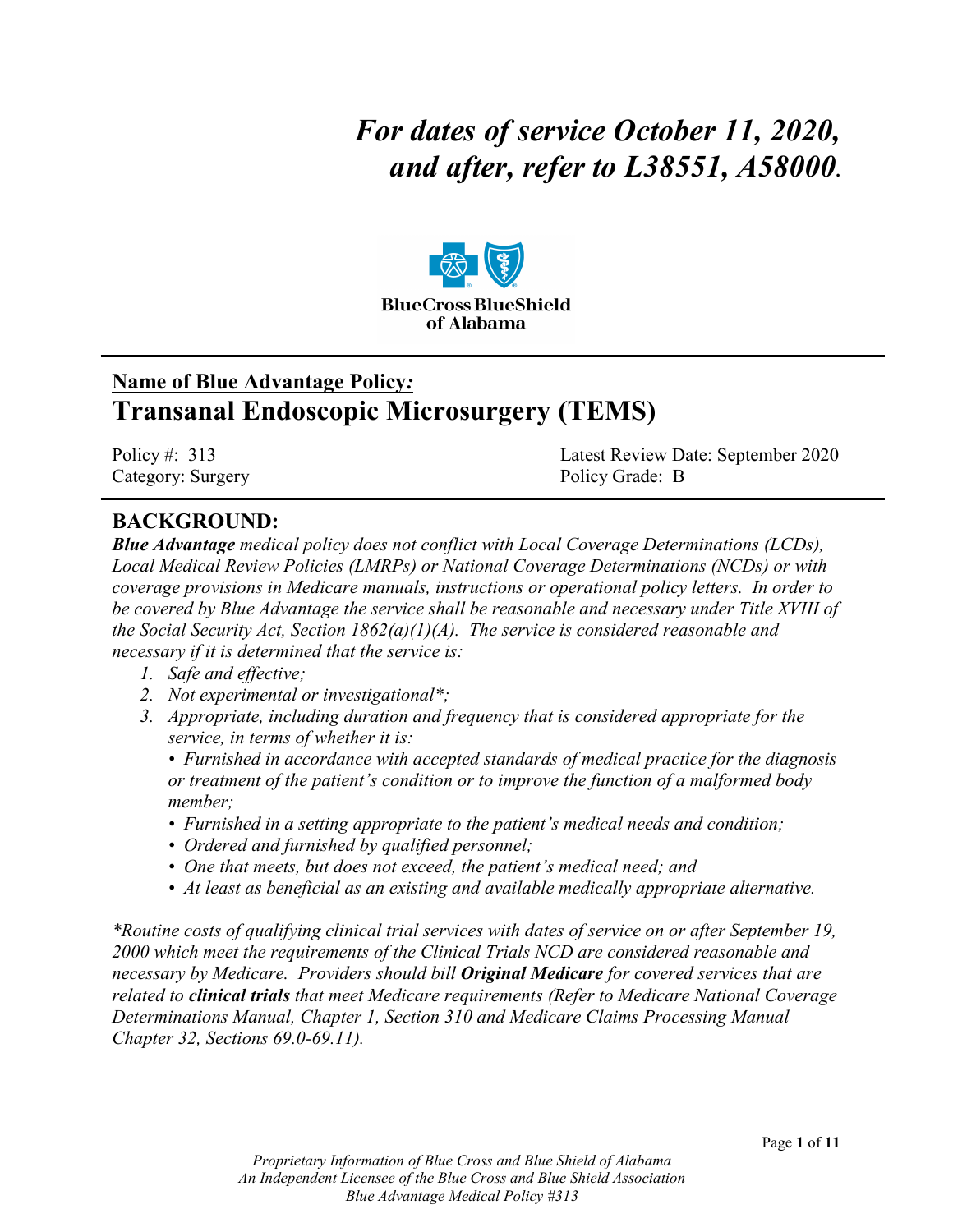**Effective for dates of service on or after March 24, 2020 and prior to October 11, 2020: Blue Advantage** will treat **transanal endoscopic microsurgery (TEMS)** as a **covered benefit**  for treatment of rectal adenomas, including recurrent adenomas that cannot be removed using other means of local excision.

#### **Blue Advantage** will treat **transanal endoscopic microsurgery (TEMS)** as a **covered benefit for treatment of T1 rectal adenocarcinomas** that cannot be removed using other means of local excision and that meet **all** of the following criteria;

- Located in the middle or upper part of the rectum, **AND**
- Well or moderately differentiated (G1 or G2) by biopsy, **AND**
- Without lymphadenopathy or microscopic angiolymphatic invasion, **AND**
- Less than  $1/3$  the circumference of the rectum

**Blue Advantage** will treat **transanal endoscopic microsurgery** as a **non-covered benefit** and as **investigational** for the treatment of rectal tumors that do not meet the previously listed criteria.

**Effective for dates of service on or after February 26, 2018 and prior to March 24, 2020, refer to LCD L34555.**

**Effective for dates of service on or after November 6, 2009 and prior to February 26, 2018: Blue Advantage** will treat **transanal endoscopic microsurgery (TEMS)** as a **covered** benefit for treatment of rectal adenomas, including recurrent adenomas that cannot be removed using other means of local excision.

**Blue Advantage** will treat **transanal endoscopic microsurgery (TEMS)** as a **covered** benefit for **coverage for treatment of T1 rectal adenocarcinomas** that cannot be removed using other means of local excision and that meet **all** of the following criteria;

- Located in the middle or upper part of the rectum **AND**
- Well or moderately differentiated (G1 or G2) by biopsy, **AND**
- Without lymphadenopathy or microscopic angiolymphatic invasion **AND**
- Less than 1/3 the circumference of the rectum.

**Blue Advantage** will treat **transanal endoscopic microsurgery** as a non-covered benefit and as **investigational** for the treatment of rectal tumors that do not meet the previously listed criteria.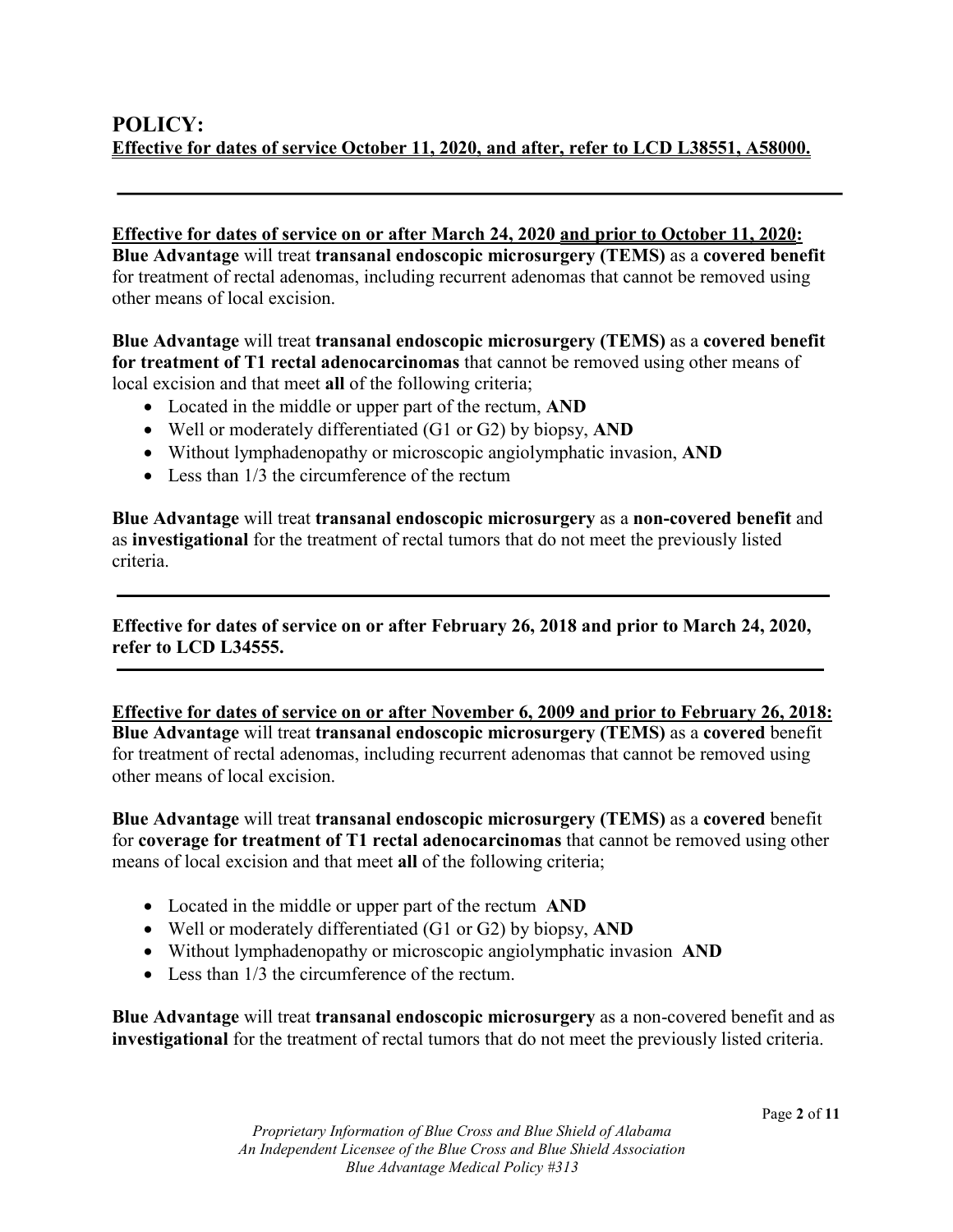*Blue Advantage does not approve or deny procedures, services, testing, or equipment for our members. Our decisions concern coverage only. The decision of whether or not to have a certain test, treatment or procedure is one made between the physician and his/her patient. Blue Advantage administers benefits based on the members' contract and medical policies. Physicians should always exercise their best medical judgment in providing the care they feel is most appropriate for their patients. Needed care should not be delayed or refused because of a coverage determination.*

# **DESCRIPTION OF PROCEDURE OR SERVICE:**

Transanal endoscopic microsurgery (TEMS) is a minimally invasive surgical approach to local excision of rectal lesions that cannot be directly visualized. It is an alternative to open or laparoscopic excision and has been studied in the treatment of both benign and malignant conditions of the rectum.

#### **Transanal Endoscopic Microsurgery**

Transanal Endoscopic Microsurgery (TEMS) has been used in benign conditions such as large rectal polyps (that cannot be removed through a colonoscope), retrorectal masses, rectal strictures, rectal fistulae, rectal pelvic abscesses, and in malignant conditions such as malignant polyps. Use of TEMS for resection of rectal cancers is more controversial. TEMS can avoid morbidity and mortality associated with major rectal surgery including fecal incontinence related to stretching of the anal sphincter, and can be performed under general or regional anesthesia.

The TEMS system has a specialized magnifying rectoscope with ports for insufflation, instrumentation, and irrigation. This procedure has been available in Europe but has not been used widely in the United States. Two reasons for this slow diffusion are the steep learning curve for the procedure and the limited indications. For example, most rectal polyps can be removed endoscopically and many rectal cancers need a wide excision and are thus not amenable to local resection.

#### **Other Treatment Options**

The most common treatment for rectal cancer is surgery; the technique chosen will depend on several factors. The size and location of the tumor, evidence of local or distal spread, and patient characteristics and goals are all attributes that will affect the treatment approach. Open, wide resections have the highest cure rate but may also have significant adverse effects. Most patients find the potential adverse effects of lifelong colostomy, bowel; bladder; or sexual dysfunction, acceptable in the face of a terminal illness. Laparoscopic-assisted surgery, with lymph node dissection as indicated, is technically difficult in the pelvic region but is being investigated as a less invasive alternative to open resection.

Local excision (LE) alone does not offer the opportunity for lymph node biopsy and therefore has been reserved for patients in whom the likelihood of cancerous extension is small. LE can occur under direct visualization in rectal tumors within 10cm of the anal verge. TEMS extends LE ability to the proximal rectosigmoid junction. Adenomas, small carcinoid tumors, and nonmalignant conditions; such as strictures or abscesses; are amenable to LE by either method.

*Proprietary Information of Blue Cross and Blue Shield of Alabama An Independent Licensee of the Blue Cross and Blue Shield Association Blue Advantage Medical Policy #313*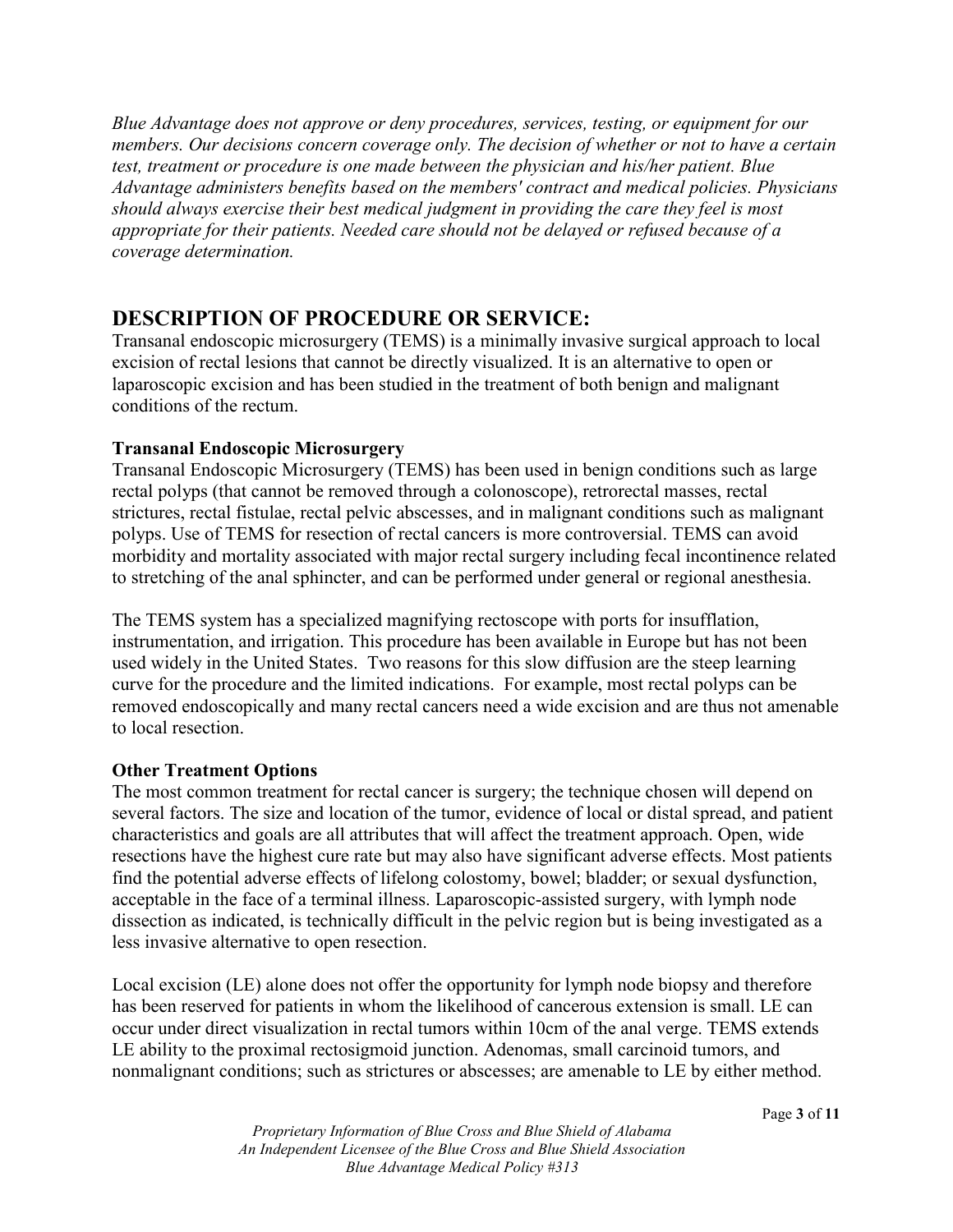The use of LE in rectal adenocarcinoma is an area of much interest and may be most appropriate in small tumors (<4 cm) confined to the submucosa (T1, as defined by the TNM staging system). Presurgical clinical staging, however, may miss up to 15% of regional lymph node spread. During an LE, the excised specimen should be examined by a pathologist; if adverse features such as high-grade pathology or unclear margins are observed, the procedure can be converted to a wider resection. Despite this increased risk of local recurrence, LE may be an informed alternative for patients. TEMS permits LE beyond the reach of direct visualization equipment.

# **KEY POINTS:**

The most recent update with literature review covers through September 09, 2019.

#### **Summary of Evidence**

For individuals who have rectal adenomas who receive TEMS, the evidence includes a few nonrandomized comparative studies, and numerous single-arm case series. The relevant outcomes are OS, functional outcomes, health status measures, QOL, and treatment-related morbidity. The evidence supports conclusions that the removal of polyps by TEMS is associated with low postoperative complications low-risk of recurrence.

For individuals with early rectal adenocarcinoma who receive TEMS, the evidence includes two small RCTs, a few nonrandomized comparative studies, and many single-arm case series. The relevant outcomes are OS, functional outcomes, health status measures, QOL, and treatmentrelated morbidity. The evidence supports the conclusions that TEMS is associated with fewer postoperative complication but higher local recurrence rates and possibly higher rates of metastatic disease. There is no demonstrated difference in long-term OS in the available studies.

Based on clinical input supplemented by the outcomes of single-arm series that have shown low complication rates and low recurrence rates of lesions supporting use of TEMS when lesions are not amenable to standard excision, TEMS may be considered medically necessary for excision of rectal adenomas and early carcinomas that cannot be removed by standard approaches when specific criteria are met. These criteria are clinical stage T1 cancers that are located in the middle or upper part of the rectum, are well- or moderately differentiated (G1 or G2) by biopsy, are without lymphadenopathy, and involve less than one-third of the circumference of the rectum.

#### **Practice Guidelines and Position Statements National Comprehensive Cancer Network**

The National Comprehensive Cancer Network (v.2.2019) in its updated guidelines on the treatment of rectal cancer), altered a statement on transanal local excision to exclude transanal endoscopic microsurgery (TEM). It now states, "When the lesion can be adequately localized to the rectum, local excision of more proximal lesions may be technically feasible using advanced techniques, such as transanal microscopic surgery or transanal minimally invasive surgery (TAMIS)."

However, under discussion is the statement, "TEM can facilitate excision of small tumors through the anus when lesions can be adequately identified in the rectum. TEM may be technically feasible for more proximal lesions."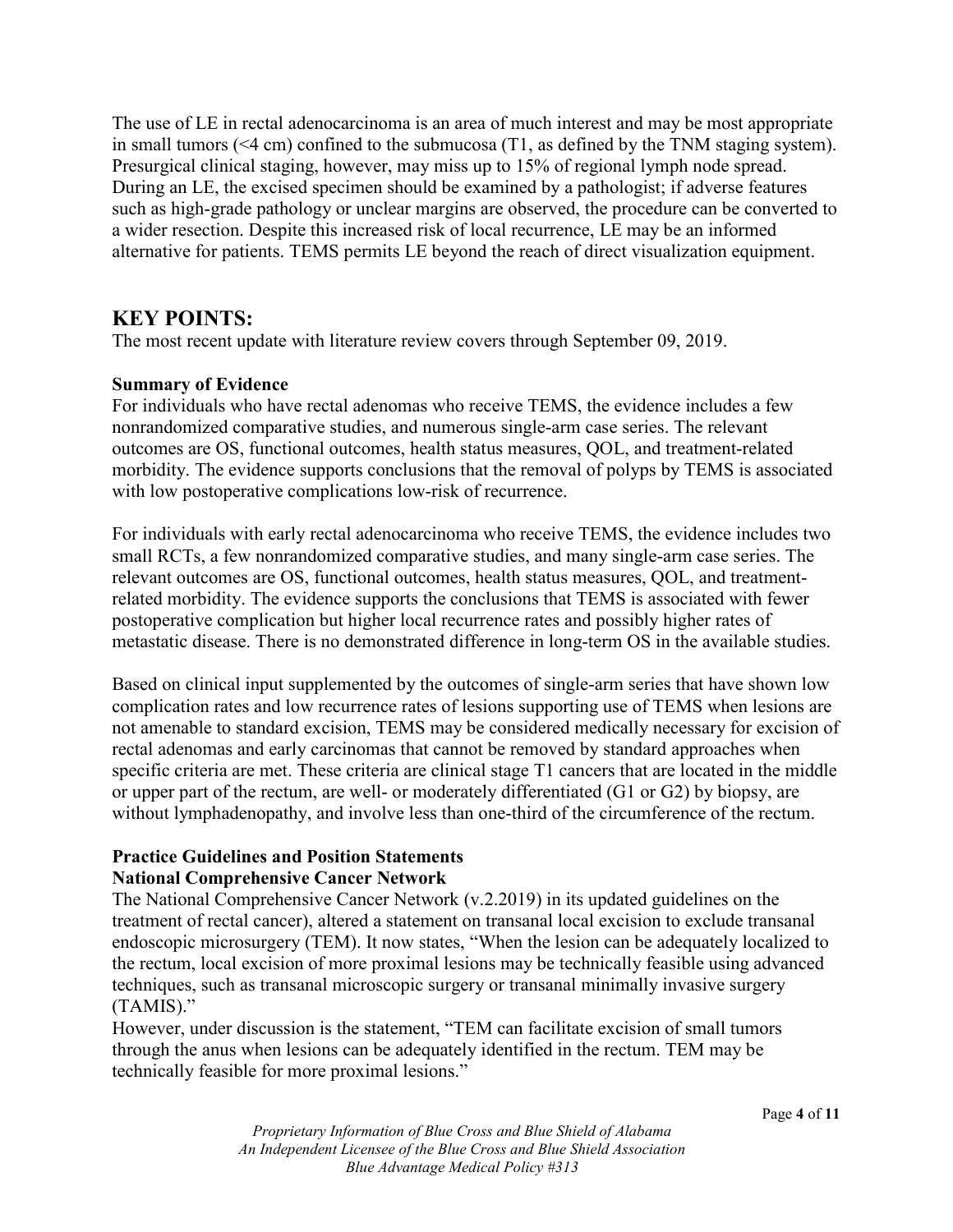#### **National Cancer Institute**

The NCI (2019) guidelines on treatment of rectal cancer indicate the management of rectal cancer is multimodal and involves a multidisciplinary team of cancer specialists with expertise in gastroenterology, medical oncology, surgical oncology, radiation oncology, and radiology. Based on the increased risk of local recurrence and poor overall prognosis, management of rectal cancer diverges from colon cancer. The differences include surgical technique, use of radiation therapy and method of chemotherapy administration. Additional issues are maintenance or restoration of normal anal sphincter and genitourinary function. The NCI recommends as a primary treatment for patients with rectal cancer surgical resection of the primary tumor. The NCI guidance specific to this policy includes, "…Transanal local excision and transanal endoscopic microsurgery for select clinically staged T1/T2 N0 rectal cancers."

#### **American Society of Colon and Rectal Surgeons**

The American Society of colon and Rectal Surgeons have published a 2013 update of its 2010 practice parameters for the management of rectal cancer. The 2013 guidelines state that curative local excision is an appropriate treatment modality for carefully selected well to moderately differentiated T1 rectal cancers. Tumor size must be less than 3cm in diameter and less than one third of the bowel lumen circumference. Additionally, patients must have a lymphovascular or perineural invasion. The guidelines note visualization with transanal endoscopic microsurgery appears to be superior to the transanal approach, but randomized controlled trials on the issue are lacking. T2 lesions should be treated with radical mesenteric excision unless the patient is a poor candidate for a more extensive surgical procedure.

#### **American College of Radiology**

The ACR;(2015) updated its 2010 appropriateness criteria on local excision of early-stage rectal cancer in 2015. The ACR notes TEMS is an appropriate operative procedure for locally complete excision of distal rectal lesions and has been "evaluated for curative treatment of invasive cancer." TEMS is noted to have "been shown to be as effective and associated with less morbidity than conventional transanal excision" and is considered safe after treatment with chemoradiation. These ACR guidelines are based on expert consensus and analysis of current literature.

#### **U.S. Preventive Services Task Force Recommendations**

Not applicable

### **KEY WORDS:**

Transanal endoscopic microsurgery, TEMS, TEM, rectal cancer, adenocarcinoma, adenoma

# **APPROVED BY GOVERNING BODIES:**

In March 2001, the Transanal Endoscopic Microsurgery (TEMS) Combination System and Instrument Set (Richard Wolf Medical Instruments, Vernon Hills, IL) was cleared for marketing by the U.S. Food and Drug Administration (FDA) through the 510(k) process. The FDA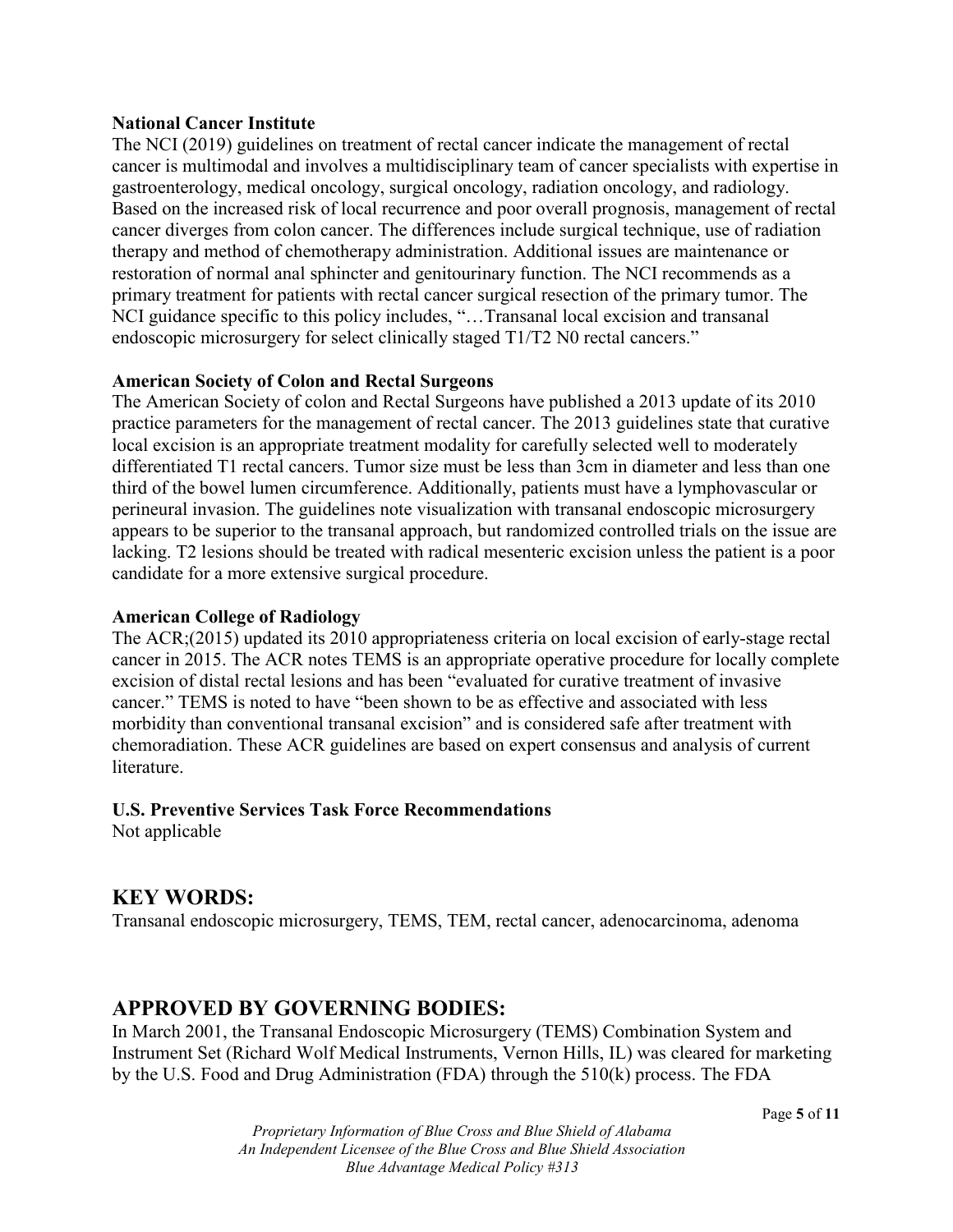determined that this device was substantially equivalent to existing devices for use in inflating the rectal cavity, endoscopically visualizing the surgical site, and accommodating up to three surgical instruments. The Covidien SILS<sup>TM</sup> Port subsequently received 510(k) approval in 2011. The SILS port is a similar instrument that can be used for rectal procedures including TEMS. Another device determined by the FDA to be substantially equivalent to these devices is the GelPOINT® Path (Applied Medical Resources).

| <b>Device</b>           | Manufacturer                 | <b>Date Cleared</b> | 510(k) No. | <b>Indication</b> |
|-------------------------|------------------------------|---------------------|------------|-------------------|
| AP50/30                 | Lexion Medical LLC           | 8/28/2019           | K191780    | For use in        |
| Insufflator with        |                              |                     |            | transanal         |
| <b>Insuflow Port</b>    |                              |                     |            | endoscopic        |
|                         |                              |                     |            | microsurgery      |
| AirSeal                 | ConMed Corporation           | 3/28/2019           | K190303    | For use in        |
|                         |                              |                     |            | transanal         |
|                         |                              |                     |            | endoscopic        |
|                         |                              |                     |            | microsurgery      |
| <b>GRI-Alleset</b>      | <b>GRI</b> Medical and       | 6/11/2018           | K172835    | For use in        |
| <b>Veress Needle</b>    | <b>Electronic Technology</b> |                     |            | transanal         |
|                         | Co. Ltd.                     |                     |            | endoscopic        |
|                         |                              |                     |            | microsurgery      |
| <b>SurgiQuest</b>       | ConMed Corporation           | 3/16/2018           | K172516    | For use in        |
| <b>AIRSEAL iFS</b>      |                              |                     |            | transanal         |
| System                  |                              |                     |            | endoscopic        |
|                         |                              |                     |            | microsurgery      |
| <b>TEMED Gas</b>        | <b>TEMED</b>                 | 2/14/2018           | K173545    | For use in        |
| Diffuser                |                              |                     |            | transanal         |
|                         |                              |                     |            | endoscopic        |
|                         |                              |                     |            | microsurgery      |
| AP 50/30                | <b>LEXION</b> Medical LLC    | 11/14/2017          | K170799    | For use in        |
| Insufflator with        |                              |                     |            | transanal         |
| <b>Insuflow Port</b>    |                              |                     |            | endoscopic        |
|                         |                              |                     |            | microsurgery      |
| <b>Veress Needle</b>    | WickiMed (Huizhou)           | 9/14/2017           | K172120    | For use in        |
|                         | Medical Equipment            |                     |            | transanal         |
|                         | Manufacturing Co.Ltd.        |                     |            | endoscopic        |
|                         |                              |                     |            | microsurgery      |
| <b>GelPOINT Path</b>    | <b>Applied Medical</b>       | 7/20/2017           | K171701    | For use in        |
| <b>Transanal Access</b> | Resources Corp.              |                     |            | transanal         |
| Platform                |                              |                     |            | endoscopic        |
|                         |                              |                     |            | microsurgery      |
| HumiGard                | <b>FISHER &amp; PAYKEL</b>   | 6/23/2017           | K162582    | For use in        |
| Surgical                | <b>HEALTHCARE</b>            |                     |            | transanal         |
| Humidification          |                              |                     |            | endoscopic        |
| System HumiGard         |                              |                     |            | microsurgery      |
| Humidified              |                              |                     |            |                   |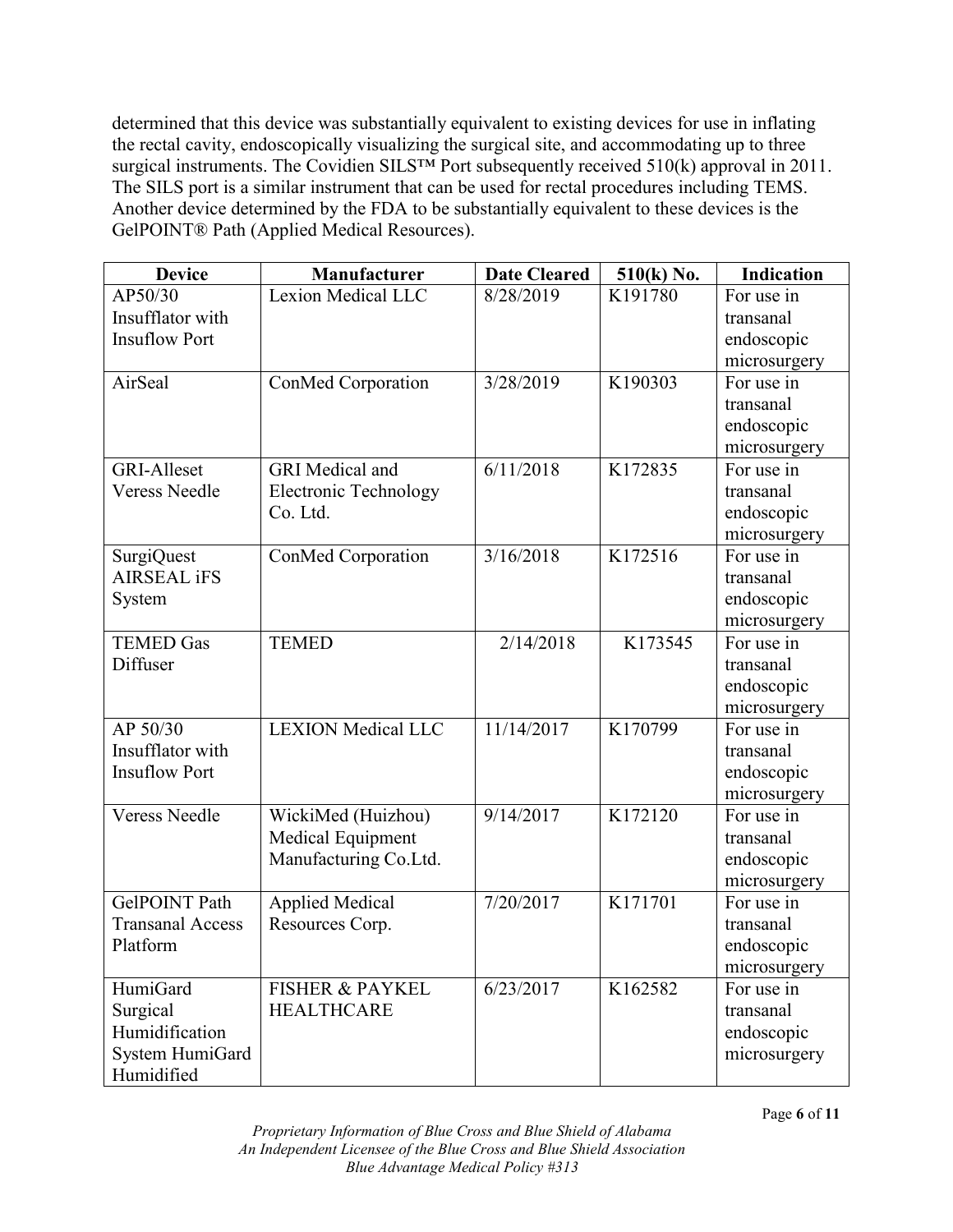| <b>Insufflation Kit</b>                                                                |                                                                                  |            |         |                                                       |
|----------------------------------------------------------------------------------------|----------------------------------------------------------------------------------|------------|---------|-------------------------------------------------------|
| LaparoLight<br><b>Veress Needle</b>                                                    | <b>Buffalo Filter LLC</b>                                                        | 5/18/2017  | K171139 | For use in<br>transanal<br>endoscopic<br>microsurgery |
| <b>PNEUMOCLEAR</b>                                                                     | W.O.M World Of<br>Medicine GmbH                                                  | 5/15/2017  | K170784 | For use in<br>transanal<br>endoscopic<br>microsurgery |
| <b>ENDOFLATOR</b><br>40<br><b>ENDOFLATOR</b><br>50                                     | <b>KARL STORZ</b><br><b>ENDOSCOPYAMERICA</b><br>INC.                             | 3/2/2017   | K161554 | For use in<br>transanal<br>endoscopic<br>microsurgery |
| <b>U-Blade Veress</b><br>Needle                                                        | <b>TIANJIN UWELL</b><br><b>MEDICAL DEVICE</b><br><b>MANUFACTURING</b><br>CO.LTD. | 12/12/2016 | K162648 | For use in<br>transanal<br>endoscopic<br>microsurgery |
| S698 Symbioz<br>flow                                                                   | <b>SOPRO - ACTEON</b><br><b>GROUP</b>                                            | 6/17/2016  | K153367 | For use in<br>transanal<br>endoscopic<br>microsurgery |
| Insufflator 50L<br><b>FM134</b>                                                        | W.O.M WORLD OF<br><b>MEDICINE GMBH</b>                                           | 3/4/2016   | K153513 | For use in<br>transanal<br>endoscopic<br>microsurgery |
| <b>Unimicro Veress</b><br>Needle                                                       | <b>Unimicro Medical</b><br>Systems (ShenZhen)<br>Co.Ltd.                         | 7/31/2015  | K150068 | For use in<br>transanal<br>endoscopic<br>microsurgery |
| <b>SurgiQuest</b><br>AirSeal iFS<br>System                                             | SURGIQUEST INC.                                                                  | 3/20/2015  | K143404 | For use in<br>transanal<br>endoscopic<br>microsurgery |
| <b>GELPOINT</b><br><b>PATH</b><br><b>TRANSANAL</b><br><b>ACCESS</b><br><b>PLATFORM</b> | <b>APPLIED MEDICAL</b><br>RESOURCES CORP.                                        | 1/2/2014   | K133393 | For use in<br>transanal<br>endoscopic<br>microsurgery |

# **BENEFIT APPLICATION:**

Coverage is subject to member's specific benefits. Group specific policy will supersede this policy when applicable.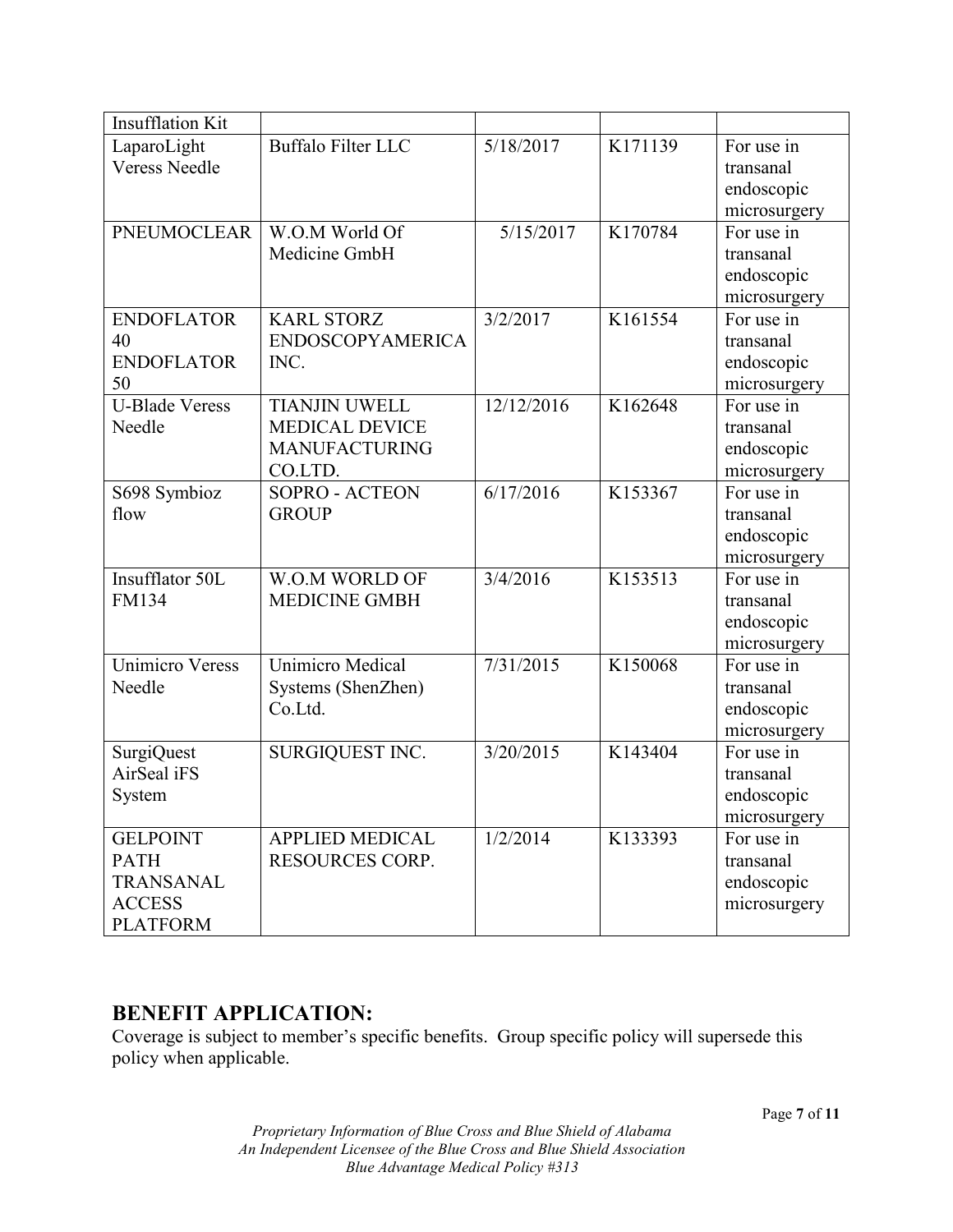## **CURRENT CODING: CPT Codes:**

**0184T** Excision of rectal tumor, transanal endoscopic microsurgical approach (i.e., TEMS), including muscularis propria (i.e., full thickness)

# **REFERENCES:**

- 1. Allaix ME, Arezzo A, Caldart M, et al. Transanal endoscopic microsurgery for rectal neoplasms: experience of 300 consecutive cases. Dis Colon Rectum 2009; 52(11): 1831- 1836.
- 2. Al-Najami I, Rancinger CP, Larsen MK, et al. Transanal endoscopic microsurgery for advanced polyps and early cancers in the rectum-Long-term outcome: A STROBE compliant observational study. Medicine (Baltimore). Sep 2016;95(36):e4732.
- 3. Barendse RM, van den Broek FJ, Dekker E et al. Systematic review of endoscopic mucosal resection versus transanal endoscopic microsurgery for large rectal adenomas. Endoscopy 2011; 43(11):941-9.
- 4. Blackstock A, Russo S, Konski A et al. Expert Panel on Radiation Oncology-Rectal/Anal Cancer. ACR Appropriateness Criteria® local excision in early-stage rectal cancer. [online publication]. Reston (VA): American College of Radiology (ACR). 2010:5.
- 5. Cataldo PA. Transanal endoscopic microsurgery. Surg Clin North AM 2006;86(4):915-25.
- 6. Clancy C, Burke JP, Albert MR, et al. Transanal endoscopic microsurgery versus standard transanal excision for the removal of rectal neoplasms: a systematic review and metaanalysis. Dis Colon Rectum. Feb 2015;58(2):254-261.
- 7. D'Ambrosio G, Paganini AM, Balla A, et al. Quality of life in non-early rectal cancer treated by neoadjuvant radio-chemotherapy and endoluminal loco-regional resection (ELRR) by transanal endoscopic microsurgery (TEM) versus laparoscopic total mesorectal excision. Surg Endosc. Jun 5 2015.
- 8. Doornebosch PG, Tollenaar R and De Graff E. Is the increasing role of transanal endoscopic microsurgery in curation for T1 rectal cancer justified A systematic review. Acta Oncologica 2009; 48: 343-353.
- 9. Doornebosch PG, Ferenschild FT, de Wilt JH, et al. Treatment of recurrence after transanal endoscopic microsurgery (TEM) for T1 rectal cancer. Dis Colon Rectum 2010; 53(9): 1234- 1239.
- 10. Friel CM. Local excision of T1 rectal cancer: Where are we now? Dis Colon Rectum 2010; 53(9): 1231-1233.
- 11. Ganai S, Kanumuri P, Rao RS, Alexander AI. Local recurrence after transanal endoscopic microsurgery for rectal polyps and early cancers. Ann Surg Onc 2006;13:547-56.
- 12. Hompes R, Ashraf SQ, Gosselink MP, et al. Evaluation of quality of life and function at 1 year after transanal endoscopic microsurgery. Colorectal Dis. Feb 2015;17(2):O54-61.
- 13. Issa N, Murninkas A, Schmilovitz-Weiss H, et al. Transanal Endoscopic Microsurgery After Neoadjuvant Chemoradiotherapy for Rectal Cancer. J Laparoendosc Adv Surg Tech A. Aug 2015;25(8):617-624.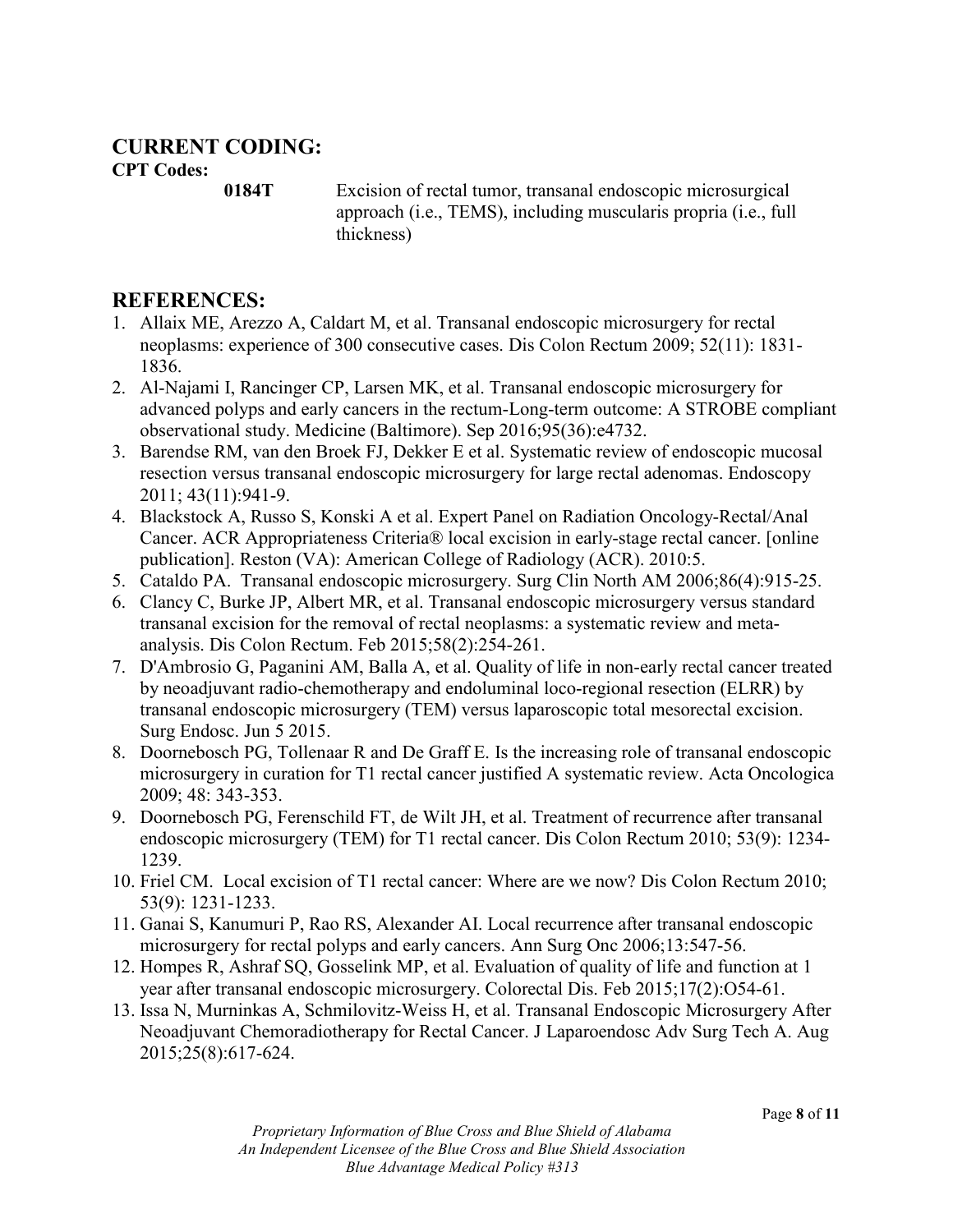- 14. Kennedy ML, Lubowski DZ, King DW. Transanal endoscopic microsurgery excision: is anorectal function compromised? Dis colon Rectum 2002;45(5):601-4.
- 15. Laliberte AS, Lebrun A, Drolet S, et al. Transanal endoscopic microsurgery as an outpatient procedure is feasible and safe. Surg Endosc. Mar 24 2015.
- 16. Lezoche E, Guerrieri M, Paganini AM et al. Transanal endoscopic versus total mesorectal laparoscopic resection of T2-NO low rectal cancers after neoadjuvant treatment: a prospective randomized trial with a 3-years minimum follow-up period. Surg Endosc 2005;19(6):751-6.
- 17. Lezoche G, Baldarelli M, Guerrieri M, et al. A prospective randomized study with a 5-year minimum follow-up evaluation of transanal endoscopic microsurgery versus laparoscopic total mesorectal excision after neoadjuvant therapy. Surg Endosc, February 2008; 22(2): 352- 358.
- 18. Lezoche E, Baldarelli M, Lezoche G et al. Randomized clinical trial of endoluminal locoregional resection versus laparoscopic total mesorectal excision for T2 rectal cancer after neoadjuvant therapy. Br J Surg 2012; 99(9):1211-8.
- 19. Lu JY, Lin GL, Qiu HZ, et al. Comparison of Transanal Endoscopic Microsurgery and Total Mesorectal Excision in the Treatment of T1 Rectal Cancer: A Meta-Analysis. PLoS One. 2015;10(10):e0141427.
- 20. Maslekar S, Beral DL, White TJ et al. Transanal endoscopic microsurgery: where are we now? Diges Surg 2006;23:12-22.
- 21. Middleton PF, Sutherland LM, Maddern GJ. Transanal endoscopic microsurgery: a systematic review. Dis colon Rectum 2005;48(2):270-84.
- 22. Monson JR, Weiser MR, Buie WD et al. Practice parameters for the management of rectal cancer (revised). Dis Colon Rectum [Practice Guideline]. 2013; 2013/04/12:535-50. Available online at: www.fascrs.org/physicians/practice\_patterns/. Last accessed October 2013.
- 23. Moore JS, Cataldo PA, Osler T and Hyman NH. Transanal endoscopic microsurgery is more effective than traditional transanal excision for resection of rectal masses. Dis Colon Rectum, July 2008; 51(7): 1026-1030; discussion 30-1.
- 24. Mora Lopez L, Serra Aracil X, Hermoso Bosch J, et al. Study of anorectal function after transanal endoscopic surgery. Int J Surg. Jan 2015;13:142-147.
- 25. National Comprehensive Cancer Network (NCCN). Rectal Cancer. Clinical Practice Guidelines in Oncology v3.2017. Available online at: www.nccn.org/professionals/physician\_gls/pdf/rectal.pdf. Accessed September 2017.
- 26. National Comprehensive Cancer Network (NCCN). NCCN Clinical Practice Guidelines in Oncology: Rectal Cancer. Version 2.2019. https://www.nccn.org/professionals/physician\_gls/pdf/rectal.pdf. Accessed September 9, 2019.
- 27. National Cancer Institute (NCI). Rectal Cancer Treatment PDQ). Healthcare Provider version. Updated April 2017. Available online at: www.cancer.gov/cancertopics/pdq/treatment/rectal/healthprofessional/#Reference1.33. Accessed September 2017.
- 28. Papagrigoriadis S. Transanal endoscopic micro-surgery (TEMS) for the management of large or sessile rectal adenoma: a review of the technique and indications. International Seminars in Surgical Oncology 2006;3(13).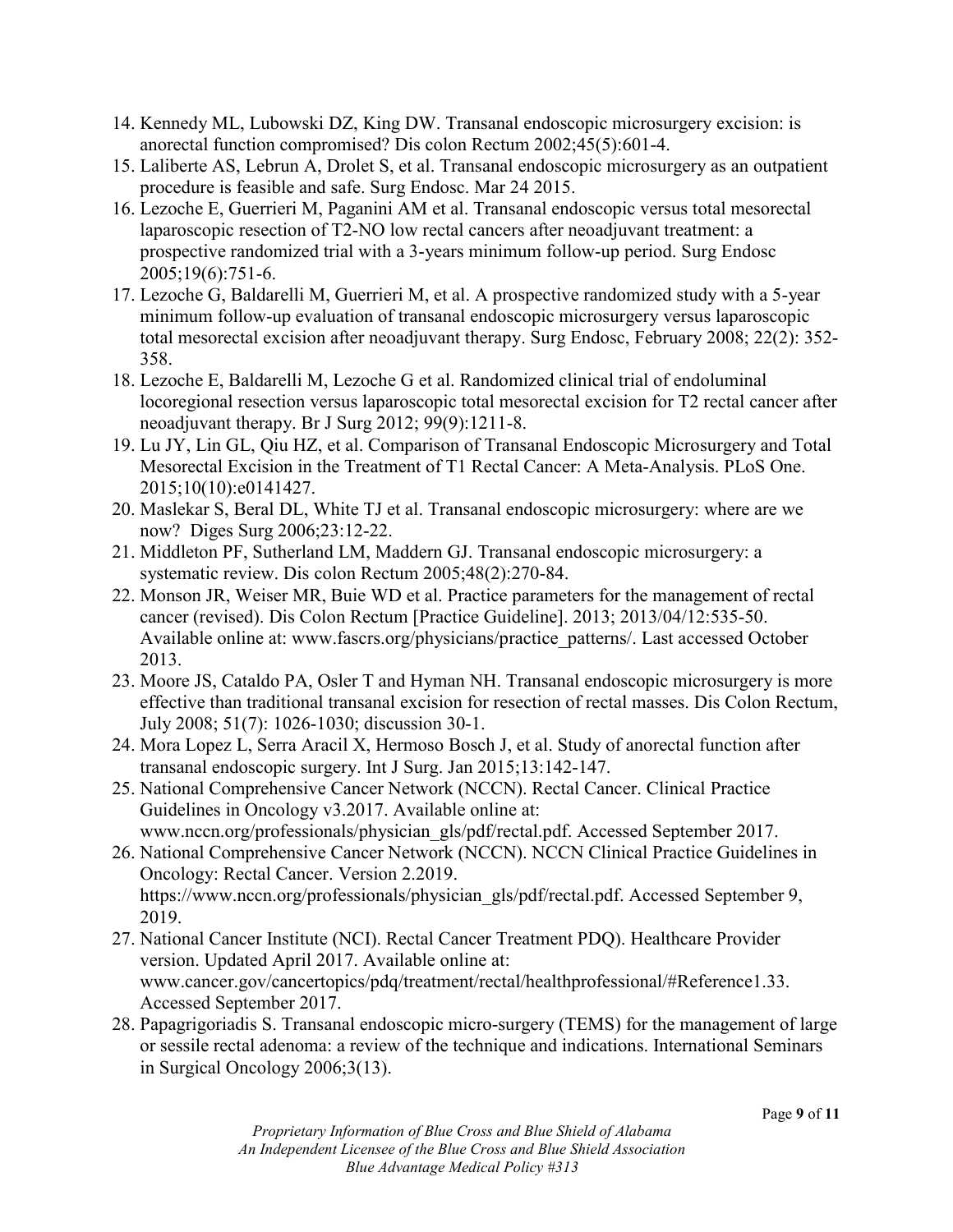- 29. Platell C, Denholm E, Makin G. Efficacy of transanal endoscopic microsurgery in the management of rectal polyps. J Gastroenterol Hepatol 2004;19(7):767-72.
- 30. Restivo A, Zorcolo L, D'Alia G, et al. Risk of complications and long-term functional alterations after local excision of rectal tumors with transanal endoscopic microsurgery (TEM). Int J Colorectal Dis. Aug 23 2015.
- 31. Russo S, Blackstock AW, Herman JM, et al. ACR Appropriateness Criteria(R) Local Excision in Early Stage Rectal Cancer. Am J Clin Oncol. Oct 2015;38(5):520-525.
- 32. Saclarides TJ. Transanal endoscopic microsurgery. OTGS 2005;7(3):104-11.
- 33. Sajid MS, Farag S, Leung P, et al. Systematic review and meta-analysis of published trials comparing the effectiveness of transanal endoscopic microsurgery and radical resection in the management of early rectal cancer. Colorectal Dis. Jan 2014;16(1):2-14.
- 34. Samalavicius N, Ambrazevicius M, Kilius A, et al. Transanal endoscopic microsurgery for early rectal cancer: single center experience. Wideochir Inne Tech Maloinwazyjne. Dec 2014;9(4):603-607.
- 35. Sgourakis G, Lanitis S, Gockel I et al. Transanal endoscopic microsurgery for T1 and T2 rectal cancers: a meta-analysis and meta-regression analysis of outcomes. Am Surg 2011; 77(6):761-72.
- 36. Stipa F, Picchio M, Burza A, et al. Long-term outcome of local excision after preoperative chemoradiation for ypT0 rectal cancer. Dis Colon Rectum. Nov 2014;57(11):1245-1252.
- 37. Tjandra JJ, Kilkenny JW, Buie WD, et al. Practice parameters for the management of rectal cancer (revised). Dis Colon Rectum 2005; 48(3): 411-423.
- 38. Tsai BM, Finne CO, Nordenstam JF, et al. Transanal endoscopic microsurgery resection of rectal tumors: outcomes and recommendations. Dis Colon Rectum 2010; 53(1): 16-23.
- 39. Verseveld M, Barendse RM, Dawson I, et al. Intramucosal carcinoma of the rectum can be safely treated with transanal endoscopic microsurgery; clinical support of the revised Vienna classification. Surg Endosc. Nov 2014;28(11):3210-3215.
- 40. Verseveld M, Barendse RM, Gosselink MP, et al. Transanal minimally invasive surgery: impact on quality of life and functional outcome. Surg Endosc. Jul 3 2015.
- 41. Verseveld M, de Graaf EJ, Verhoef C, et al. Chemoradiation therapy for rectal cancer in the distal rectum followed by organ-sparing transanal endoscopic microsurgery (CARTS study). Br J Surg. Jun 2015;102(7):853-860.
- 42. Walega P, Kenig J, Richter P, et al. Functional and clinical results of transanal endoscopic microsurgery combined with endoscopic posterior mesorectum resection for the treatment of patients with t1 rectal cancer. World J Surg 2010; 34(7):1604-1608.
- 43. Wu Y, Wu YY, Li S et al. TEM and conventional rectal surgery for T1 rectal cancer: a meta-analysis. Hepatogastroenterology 2011; 58(106):364-8.
- 44. Zacharakis E, Freilich S, et al. Transanal endoscopic microsurgery for rectal tumors: The St. Mary's experience. Am J Surg, November 2007; 194(5): 694-698.

# **POLICY HISTORY:**

Adopted for Blue Advantage, January 2008 Available for comment January 9-February 22, 2008 Medical Policy Group, November 2009 Available for comment November 6-December 21, 2009 Medical Policy Group, November 2010

*Proprietary Information of Blue Cross and Blue Shield of Alabama An Independent Licensee of the Blue Cross and Blue Shield Association Blue Advantage Medical Policy #313*